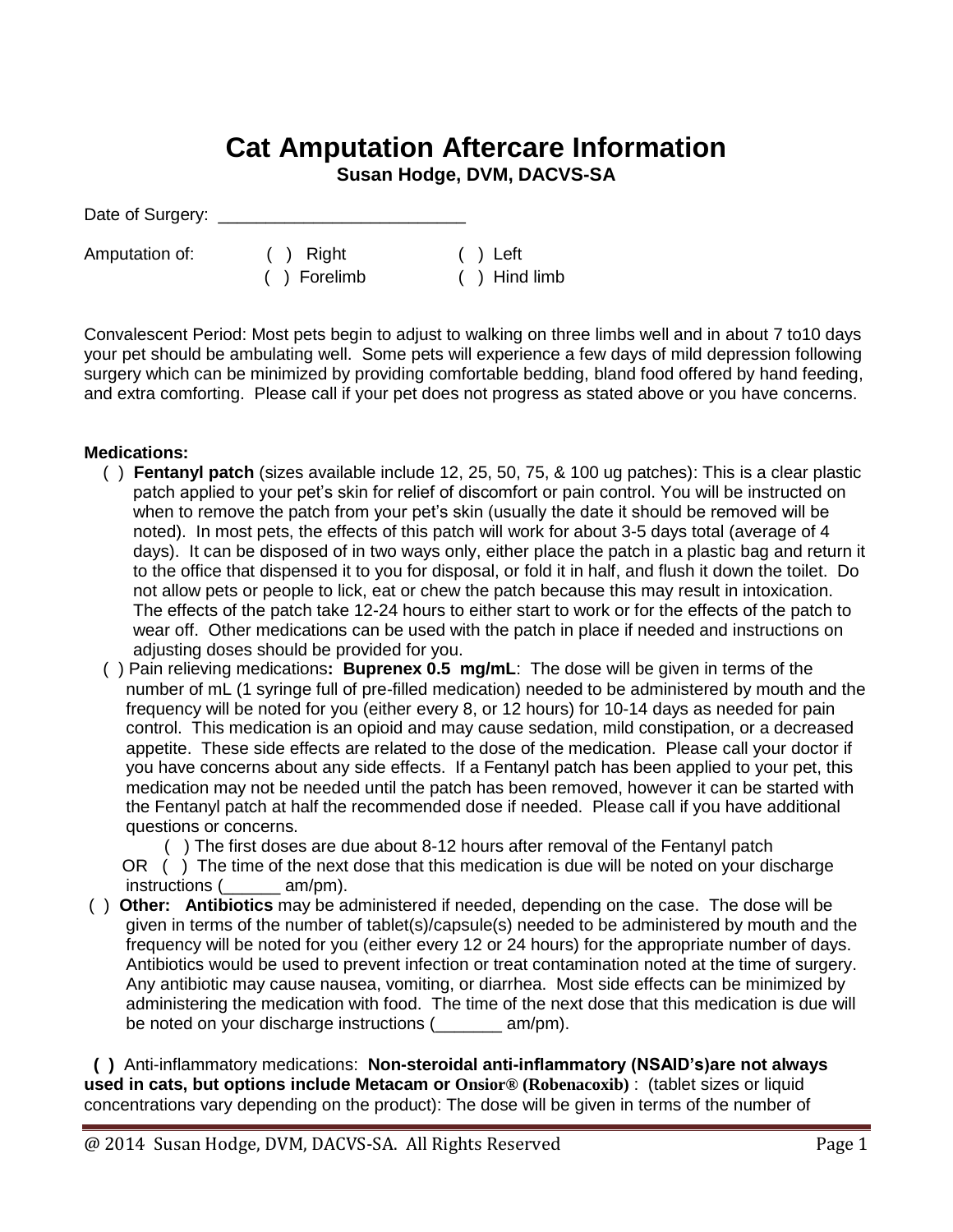tablet(s), partial tablet, or volume of liquid (in mL) needed to be administered by mouth and the frequency will be noted for you (either every 12 or 24 hours) for 10-14 days as needed for pain control. These medications reduce inflammation, pain, and swelling. Do not give any other medications (particularly NOT Aspirin or steroids) with this medicine unless instructed by a veterinarian. Stop administering this medication if you notice any vomiting, diarrhea, loss of appetite, or black tarry stool. The time of the next dose that this medication is due will be noted on your discharge instructions am/pm). Some doctors prefer that this medication is not started until your pet leaves the hospital and is eating more normally.

( ) Other:

**Exercise:** Limit activity to a small room or large dog crate for 2-3 weeks. Do not allow your pet to be jumping, climbing stairs, or roughhousing with other pets or people. Strenuous activity can breakdown the surgical repair, cause pain, cause the incision to open, and prevent a successful recovery.

- ( ) Short periods of time on a single level can be allowed with direct supervision.
- ( ) Please do not let your pet outside during recovery.

( ) LAB /BIOPSY RESULTS: Biopsy results should return in 5-7 days (up to 10 days if bone was submitted). Dr. Hodge will call you with these results, but please call if you have not heard from her in 7 days. A copy of these results will be sent to your regular veterinarian after review.

( ) LITTER PAN – Use shredded paper or Yesterdays News for litter for 10-14 days.

( ) Physical therapy may help your pet recover better. Please contact us with additional questions about physical therapy.

**Incision:** The incision may be covered by a bandage, however if the bandage slips or needs to be removed, please check the incision daily for signs of problems including redness, swelling, pain, discharge, or loss of sutures/staples. Please call if any of these are noted. Do not allow your pet to lick or scratch at the incision. Please obtain an Elizabethan collar from us, your regular veterinarian, or a pet supply store to prevent problems with the incision. Another option is to place bitter apple solution around the incision or to place a t-shirt on your pet depending on their tolerance of these pieces of clothing. If your pet does not have a bandage, there may be a small band-aid pad covering the incision that can be removed in 1-2 days or sooner if it falls off. It is intended to keep the incision clean while in the hospital.

- ( ) There are no external staples/sutures to be removed, but the incision should still be checked.
- ( ) There are staples/sutures that need to be removed in about 10-14 days.
- ( ) BANDAGES: A bandage has been applied to help keep the incision covered for comfort and for cleanliness. The bandage should be kept clean and dry. Placing a t-shirt or sock over the bandage will not only help keep the bandage cleaner, it will allow it to last longer. Please call if the bandage slips, gets wet, soiled, or there is an odor.
	- ( ) A bandage check/change in 7-10 days.
	- ( ) A bandage removal in 10-14 days.
	- ( ) A drain is present. Most drains will be removed in 3-5 days.
	- ( ) Additional instructions: